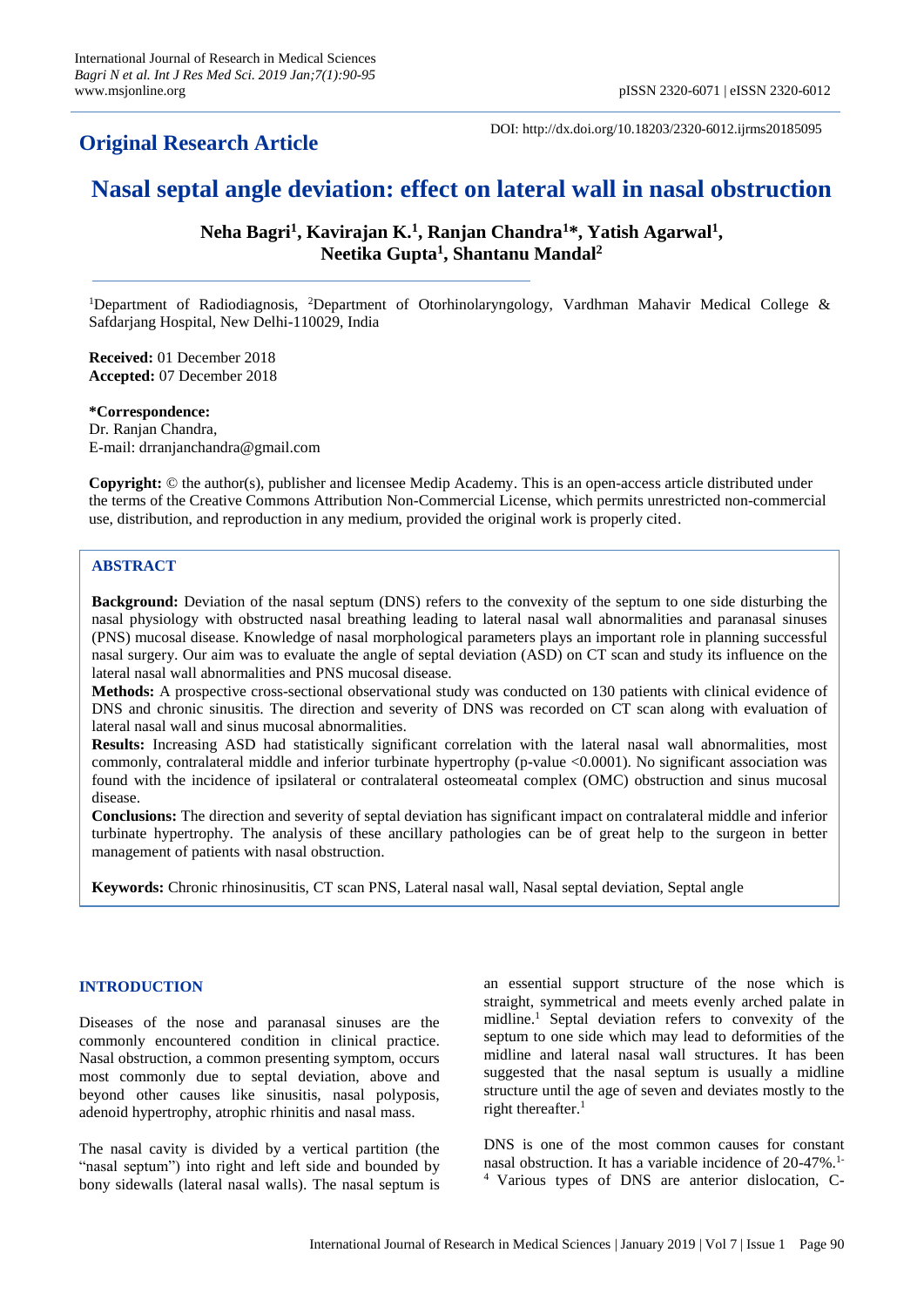shaped deformity, S-shaped deformity, septal spur and septal thickening. C-shaped deformity is the most common type. 5

DNS causes change in the airflow dynamics, alteration in the mucociliary clearance and obstruction at the osteomeatal complex resulting in nasal obstruction. Patients with increasing septal deviation are associated with higher incidence of bilateral osteomeatal complex (OMC) obstruction and bilateral chronic sinus disease. 6 OMC obstruction in the ipsilateral side is attributable to nasal septal deformity and on the contralateral side due to lateral wall changes such as middle turbinate hypertrophy/pneumatisation (concha bullosa).

Clinical evaluation including Anterior Rhinoscopy and Diagnostic Nasal endoscopy continues to be gold standard before carrying out septoplasty to relieve obstructive symptoms, however CT is contemplated to assess ancillary pathologies such as obstructive middle turbinate hypertrophy, concha bullosa, chronic sinusitis, mucocele and other causes of obstruction by objective evaluation of nasal cavity which may not be visible on clinical evaluation.

Various studies have shown the relationship between the septal deviation and associated PNS pathology by CT scan, but very few studies have been reported in the literature regarding the impact of increased angle of septal deviation on lateral nasal wall, which we wish to emphasize and the outcome may help the surgeon in planning successful surgery and better management of patients with nasal obstruction.

## **METHODS**

This study is a prospective cross-sectional observation, carried out on 130 patients in the Department of Radiodiagnosis in collaboration with the Department of Otorhinolaryngology, Vardhman Mahavir Medical College and Safdarjung Hospital, New Delhi from October 2016 to April 2018.

The study comprised of 130 adult patients with clinical evidence of nasal obstruction and chronic rhino-sinusitis (CRS) evaluated with CT scan PNS coronal view. Chronic rhinosinusitis was defined as persistent sinus disease refractory to medical treatment for minimum twelve weeks. Patients with acute sinusitis, malignancy, trauma and patients who had previous sinonasal surgery were excluded from the study.

#### *Diagnosis and measurements*

The included patients underwent detailed clinical and rhinoscopic examination and those having evidence of DNS on rhinoscopy were evaluated further for PNS pathology. Diagnostic nasal endoscopy and non contrast computed tomography were performed on these patients to confirm and support the diagnosis. The coronal CT image which best defined the OMC was used for calculating the degree of septal deviation.

The ASD was measured as the angle between a line drawn from the crista galli to anterior nasal spine of maxilla and another line from the crista galli to the most deviated point of the nasal septum in the coronal plane (Figure 1). The patients were categorized in three groups based on the angle of septal deviation; Group I (0-7 degree), Group II (7.1- 11 degree) and Group III  $(>11$ degree).



## **Figure 1: Coronal CT image showing measurement of angle of the septal deviation (ASD) -line drawn from the crista Galli to anterior nasal spine of maxilla and another line from the crista Galli to the most deviated point of the nasal septum.**

The CT scan images were studied to analyze the effect of increasing angle of septal deviation on the ipsilateral and contralateral lateral nasal wall structures, patency of OMC along with the site and pattern of mucosal abnormalities in the paranasal sinuses.

#### *Statistical analysis*

The data analysis was done using Statistical Package for Social Sciences (SPSS) version 21.0 categorical variables were presented in number and percentage (%) and continuous variables were presented as mean±SD and median.

Normality of data was tested by Kolmogorov-Smirnov test. Quantitative variables were compared using Kruskal Wallis test between three groups. Qualitative variables were correlated using Chi-Square test. P value of  $\langle 0.05 \rangle$ was considered statistically significant.

## **RESULTS**

Among 130 patients aged between 18-60 years, majority of the patients (57.7%) were in the age group of 21-40 years, 20% in the age group of 41-60 years and 14.6% below 20 years of age. Male: female ratio was 1.09:1.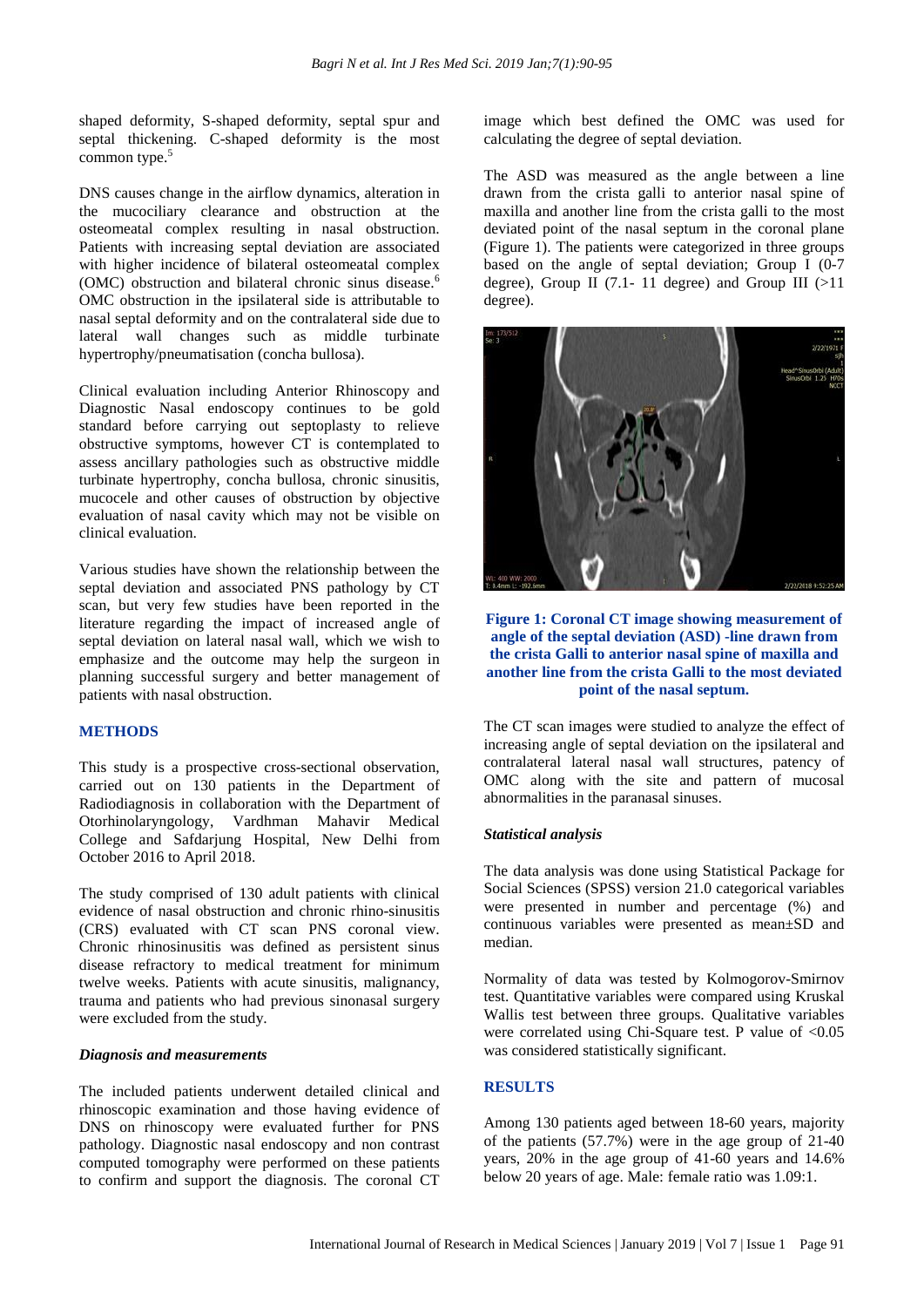Nasal septal deviation to the left (52.31%) was more prevalent as compared to the right (47.69%), however, no obvious statistical significance was noted (p value 0.196). Bony septal spurs were observed in 29% patients, among which 18% were on the left and 10% were on the right side.

On the basis of angle of septal deviation, the patients were categorized into three groups: group I (0-7 degree), group II  $(7.1-11)$  degree), group III  $(>11)$  degree). Majority of the patients were from group II constituting of 35% patients followed by group I (33%) and group III (31%) respectively (Table 1).

The increasing angle of septal deviation was associated with increase in the incidence of contralateral middle turbinate hypertrophy and there was no evidence of ipsilateral middle turbinate hypertrophy in any of the three groups. 6.5% of patients in the group II and 17.1% in the group III showed contralateral middle turbinate hypertrophy.

Similarly, the incidence of contralateral inferior turbinate hypertrophy was also associated with increasing angles of septal deviation (Table 2). Also, there was higher incidence of bulbous type concha on the contralateral side in group II and group III patients (Table 2).

## **Table 1: Distribution of angles of septal deviation in groups.**

| <b>Groups</b>      | <b>Male</b> | <b>Female</b> | Total          | <b>Mean</b> | <b>Range</b>      |
|--------------------|-------------|---------------|----------------|-------------|-------------------|
|                    | 18          | つち<br>ت       | 43             | $5.3^\circ$ | $2.9 - 7$ °       |
| $\mathbf{I}$       | 24          | ∠∠            | 46             | $8.9^\circ$ | $7.1 - 10.9$ °    |
| $\mathop{\rm III}$ | 26          | IJ            | 4 <sub>1</sub> | $14^\circ$  | $11 - 23^{\circ}$ |
| Total              | 68          | 62            | 130            |             |                   |

## **Table 2: Middle and inferior turbinate abnormalities and their distribution as a function of degree of septal deviation.**

| <b>Middle and inferior</b>          | <b>Group I</b> |                |         | <b>Group II</b>         |     |         | <b>Group III</b> |     |          |
|-------------------------------------|----------------|----------------|---------|-------------------------|-----|---------|------------------|-----|----------|
| turbinate abnormalities             | I/L            | C/L            | p-value | $\mathbf{I}/\mathbf{L}$ | C/L | p-value | $\mathbf{IL}$    | C/L | p-value  |
| Lamellar concha                     | 9              | 8              | 0.99    | 10                      | 12  | 0.80    |                  | 8   | 0.35     |
| Bulbous type concha                 | 12             | 11             | 0.99    | 7                       | 13  | 0.20    |                  | 10  | 0.58     |
| Paradoxical middle<br>turbinate     |                | 3              | 0.99    |                         |     | 0.47    |                  | 2   | 0.99     |
| Hypertrophied middle<br>turbinate   |                | $\overline{a}$ |         | $\blacksquare$          | 3   | 0.74    |                  |     | 0.018    |
| Hypertrophied inferior<br>turbinate |                | 9              | 0.38    |                         | 25  | <0.0001 | 6                | 28  | < 0.0001 |

**Table 3: OMC obstruction and distribution of paranasal sinusitis among three groups.**

| <b>OMC</b> and      | <b>Group I</b> |     |                 | <b>Group II</b> |     |                 |     | <b>Group III</b> |         |  |
|---------------------|----------------|-----|-----------------|-----------------|-----|-----------------|-----|------------------|---------|--|
| paranasal sinuses   | IJL            | C/L | <b>p</b> -value | $\mathbf{IL}$   | C/L | <b>p</b> -value | I/L | CL               | p-value |  |
| OMC obstruction     |                | 22  | 0.99            | 23              | 25  | 0.84            | 19  | 20               | 0.99    |  |
| Frontal sinusitis   | 13             | 13  | 0.8             | 18              | 15  | 0.67            | 14  | 13               | 0.99    |  |
| Ethmoid sinusitis   | 17             |     | 0.8             | 22              | 21  | 0.99            | 16  | 14               | 0.81    |  |
| Maxillary sinusitis | 23             | 23  | 0.8             | 30              | 30  | 0.82            | 22  | 20               | 0.82    |  |
| Sphenoid sinusitis  |                | 12  | 0.4             | 14              | 13  | 0.99            |     | 15               | 0.22    |  |

#### **Table 4: Pattern of sinusitis and their distribution among three groups.**

| <b>Pattern of sinusitis</b>    | <b>Group I</b>          |     |                 | <b>Group II</b> |     |                 | <b>Group III</b> |     |         |
|--------------------------------|-------------------------|-----|-----------------|-----------------|-----|-----------------|------------------|-----|---------|
|                                | $\mathbf{I}/\mathbf{L}$ | C/L | <b>p</b> -value | I/L             | C/L | <b>p</b> -value | I/L              | C/L | p-value |
| Sinonasal polyposis pattern    |                         | Q   | 0.79            | 10              | 10  | 0.8             |                  |     | 0.78    |
| Osteomeatal complex pattern    |                         |     | 0.77            |                 | 10  |                 |                  |     | 0.31    |
| Infundibular pattern           |                         |     | 0.71            | h               |     |                 |                  |     | 0.71    |
| Sphenoethmoidal recess pattern | ٠                       |     | 0.12            | $\overline{4}$  |     | 0.67            |                  |     | 0.43    |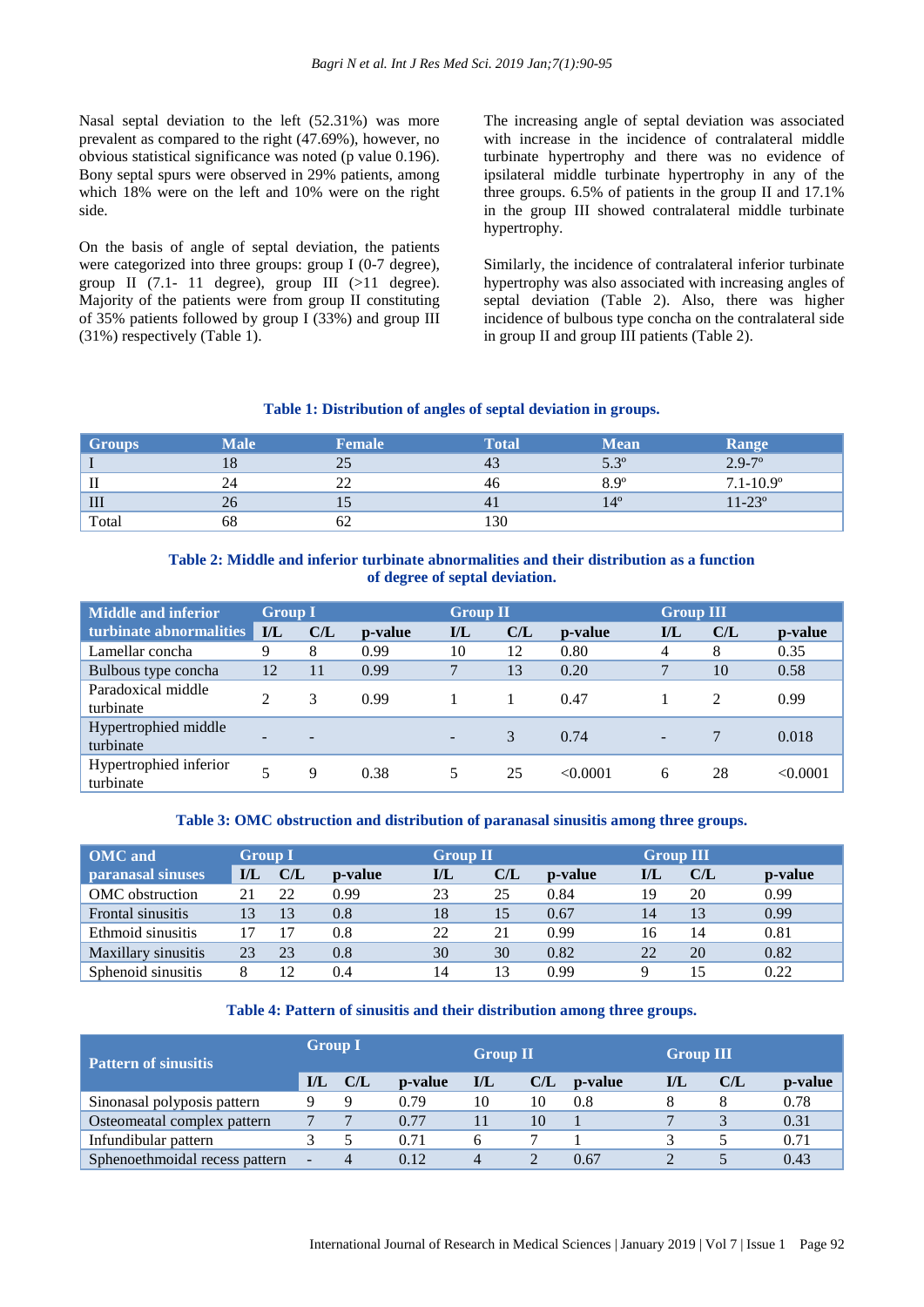| <b>Study</b>              | <b>Maxillary</b><br>sinusitis | <b>Anterior ethmoid</b><br><b>sinusitis</b> | <b>Posterior ethmoid</b><br><b>sinusitis</b> | <b>Frontal</b><br>sinusitis | <b>Sphenoid</b><br>sinusitis |
|---------------------------|-------------------------------|---------------------------------------------|----------------------------------------------|-----------------------------|------------------------------|
| Mundra et al              | 62.3%                         | 68.85%                                      | 13.11%                                       | 14.75%                      | 6.56%                        |
| Poorey et al              | 73.13%                        | 53.73%                                      | 28.36%                                       | 43.28%                      | 16.42%                       |
| Havas et al               | 24.4%                         | 28.4%                                       | -                                            | 4.8%                        | 11%                          |
| Kennedy and Zinrich et al | 66%                           | 78%                                         | 31%                                          | 34%                         | 16%                          |
| Calhoun et al             | 43%                           | 34%                                         | -                                            | 13%                         | 19%                          |
| Bolger et al              | 77.7%                         | 84.3%                                       | 35.4%                                        | 14.75%                      | 25.4%                        |
| Our study                 | 57.3%                         | 39.6%                                       | 35%                                          | 33.1%                       | 27.3%                        |

**Table 5: Comparison of frequency of sinus mucosal disease with other studies.**

The incidence of OMC obstruction was higher on the contralateral side (22.3%) as compared to the ipsilateral side (21%) among the three groups. However, there was increased incidence of OMC obstruction in group II patients compared to the group I and group III patients (Table 3). Hence, no apparent statistical significance was seen between the incidence of OMC obstruction and angle of septal deviation.

There was increased incidence of frontal, ethmoid, maxillary and sphenoid sinusitis in group II patients as compared to the group I and group III patients (Table 3), nulling the effect of angle of septal deviation on the incidence of sinus mucosal disease. Mucosal abnormalities were most frequently noted in maxillary sinus, among which 56.2% patients had right sided involvement and 58.5% had left sided involvement. No apparent correlation was seen between the side of nasal septal deviation and side of maxillary sinusitis. Sphenoid sinus was the least commonly involved. Among the various sinus mucosal disease patterns, sinonasal polyposis pattern was the most common pattern (Table 4), followed by osteomeatal unit pattern and infundibular pattern respectively.

## **DISCUSSION**

Nasal septal deviation disturbs the nasal physiology together with conchal hypertrophy and other anatomical variations. The results in our study show that with increasing angle of septal deviation there are anatomical changes in the lateral nasal wall in the form of contralateral middle and inferior turbinate hypertrophy. However, increasing angle of septal deviation has no statistically significant effect on the OMC and mucosal pathology in the paranasal sinuses.

In our study, there was increased incidence of nasal septal deviation to the left, similar to the results of study by Madaniet al, however, in contradiction, the study results of Stallman et al, revealed that nasal septal deviation to the right was more common (51%) as compared to the left  $(49\%)$ .<sup>7,4</sup> The authors in present study observed presence of septal spur in 29% cases paralleling the study results of Shpilberg et al who found that one third of the patients with deviated nasal septum have associated with septal spurs.<sup>8</sup>

There was no evidence of ipsilateral middle turbinate hypertrophy in any of the three groups, rather the increasing angle of septal deviation was associated with increase in the incidence of contralateral middle turbinate hypertrophy, which is in consonance with the study results of Demir et al who found that the measurements of the bony and mucosal structure of the contralateral middle turbinate were greater and statistically significant.<sup>9</sup>

The measurements of the bony and mucosal thickness of inferior turbinate by Orhanet al, revealed statistically significant difference between the ipsilateral and contralateral side in patients of deviated nasal septum, which is in consonance to our study results (Figure 2).<sup>10</sup>



**Figure 2: Coronal CT image showing left sided deviated nasal septum with ipsilateral lamellar type concha, contralateral bulbous type concha and contralateral inferior turbinate hypertrophy.**

Our study shows higher incidence of bulbous type concha on the contralateral side (11.3%) as compared to the ipsilateral side (8.6%) among the three groups, parallel to the study results of Stallman et al.<sup>4</sup> Elahi et al, evaluated the association of septal deviation and chronic sinus disease and concluded that the increasing angle of septal deviation is associated with bilateral sinus disease,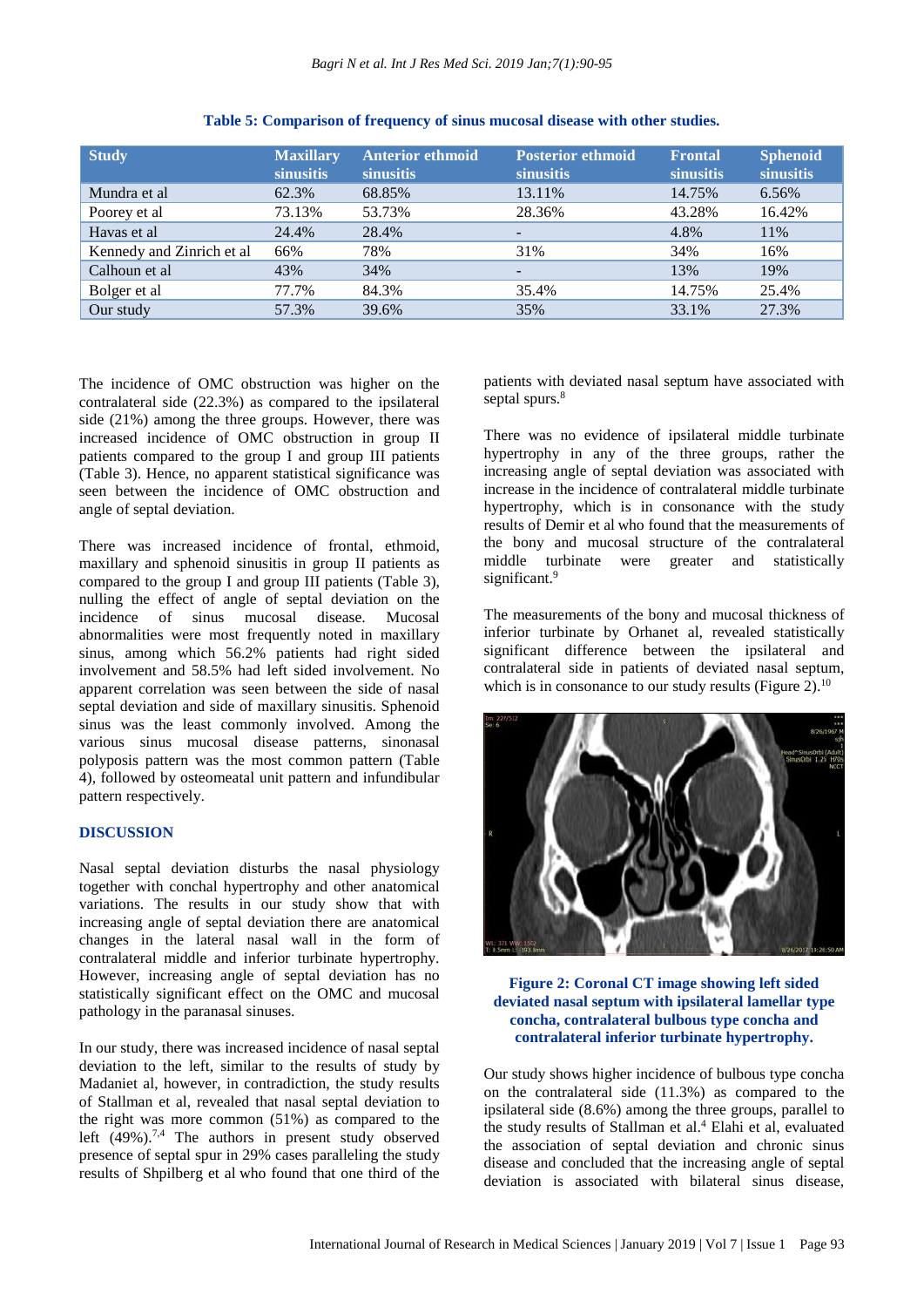contralateral middle turbinate abnormalities and prominent ethmoidal bulla.<sup>6</sup> However, in our study, this relationship was not observed as there was increased incidence of bulbous type concha in group I patients compared to the group II and group III patients.

The incidence of OMC obstruction, in our study was higher on the contralateral side and maximum in group II patients as compared to the group I and III patients, hence, no statistically significant association was seen between increasing angle of septal deviation and the incidence of OMC obstruction, which is similar to the results of few previous studies.11,12 However, the study results of Elahi et al stand in contradiction, who found that increasing angle of septal deviation is associated with a higher incidence of OMC obstruction.<sup>2</sup>

In this study, incidence of frontal, ethmoid, maxillary and sphenoid sinusitis was noted in group II patients compared to the group I and group III patients. Therefore, no significant association was seen between increasing angle of septal deviation and the incidence of paranasal sinus mucosal disease which is in conflict with the study conducted by Yousem et al in which they concluded that increased incidence of sinus opacification is associated with severity of nasal septal deviation.<sup>13</sup> Calhoun et al, in their analysis found that the septal deviation was associated with increased incidence of OMC obstruction and ethmoid sinus disease, however angle of septal deviation was not considered.<sup>14</sup>

The mucosal abnormalities in the paranasal sinuses vary from minimal mucosal thickening to total sinus opacification. In the present study, most frequently involved sinus was maxillary sinus (57.3%), while Bolger et al found most common involvement of anterior ethmoid sinuses (84.3%) which was followed by maxillary sinus involvement  $(77.7 \%)$ .<sup>15</sup> On comparison of frequency of mucosal sinus abnormalities with other studies, the results were quite variable (Table 5). Our study results matched the findings of Poorey et al showing most common involvement of maxillary sinus and sphenoid sinus involvement being the least common in frequency.<sup>12</sup>

Considering the various patterns of sinonasal inflammatory disease, we observed that the sinonasal polyposis pattern was the most common, followed by osteomeatal unit pattern and infundibular pattern respectively, which was similar to the study results of Kanwar et al. <sup>16</sup> In contradiction, Babbel et al found that infundibular pattern was the most common, followed by osteomeatal unit and sinonasal polyposis pattern respectively.<sup>17</sup> Broad spectrum antibiotic usage could be a possible source of bias in these results and the effect of such therapies on CT scan outcome is still unknown. We assume that the antibiotic therapy would reduce the prevalence of sinus mucosal disease and the limitation that actual prevalence might be even higher still stands.

CT scan PNS stands the gold standard in evaluation of patients with chronic sinusitis with its ability to accurately map out the bony and soft tissue anatomy.18,19 CT scan in conjunction with nasal endoscopic examination is the ideal combination for evaluation of the sinonasal region. The analysis of anatomy and abnormalities of nasal septum, lateral nasal wall and paranasal sinus abnormalities is a prerequisite to safe and effective surgical treatment of sinonasal disease.

#### **CONCLUSION**

This cross-sectional observational study was conducted to evaluate the septal angle and its effect on the lateral wall of nasal cavity by CT scan, thus highlighting the ancillary pathologies which can lead to increase in the success rate of surgical procedures. The increasing angle of septal deviation was associated with increase in the incidence of lateral nasal wall abnormalities most commonly in the form of contralateral middle and inferior turbinate hypertrophy (p value  $\leq 0.0001$ ). The incidence of bulbous type concha on the contralateral side was higher (11.3%) as compared to the ipsilateral side (8.6%). The incidence of OMC obstruction and sinusitis was higher in group II as compared to group I and group III, hence there was no significant association with the increasing angle of septal deviation. Maxillary sinus was the most common sinus showing mucosal disease followed by ethmoid, frontal and sphenoidsinus. Sinonasal polyposis pattern was the most common pattern of sinonasal inflammatory disease followed by osteomeatal unit pattern, infundibular pattern and sphenoethmoidal recess pattern. Hence, CT scan PNS is recommended in patients with nasal obstruction to assess the severity of nasal septal deviation, its impact on the lateral nasal wall and paranasal sinuses which may help the surgeons in better management of the patients.

#### **ACKNOWLEDGEMENTS**

Authors would like to thank the participants of the study and the staff in the Department of Radiodiagnosis, VMMC and Safdarjung Hospital for their support and cooperation throughout the study.

*Funding: No funding sources Conflict of interest: None declared Ethical approval: The study was approved by the Institutional Ethics Committee*

#### **REFERENCES**

- 1. Gray LP. Deviated nasal septum. Incidence and etiology. Ann Otol Rhinol Laryngol Suppl. 1978;87:3-20.
- 2. Harugop AS, Mudhol RS, Hajare PS, Nargund AI, Metgudmath VV, Chakrabarti S. Prevalence of nasal septal deviation in new-borns and its precipitating factors: a cross-sectional study. Indian J Otolaryngol Head Neck Surg. 2012;64:248-51.